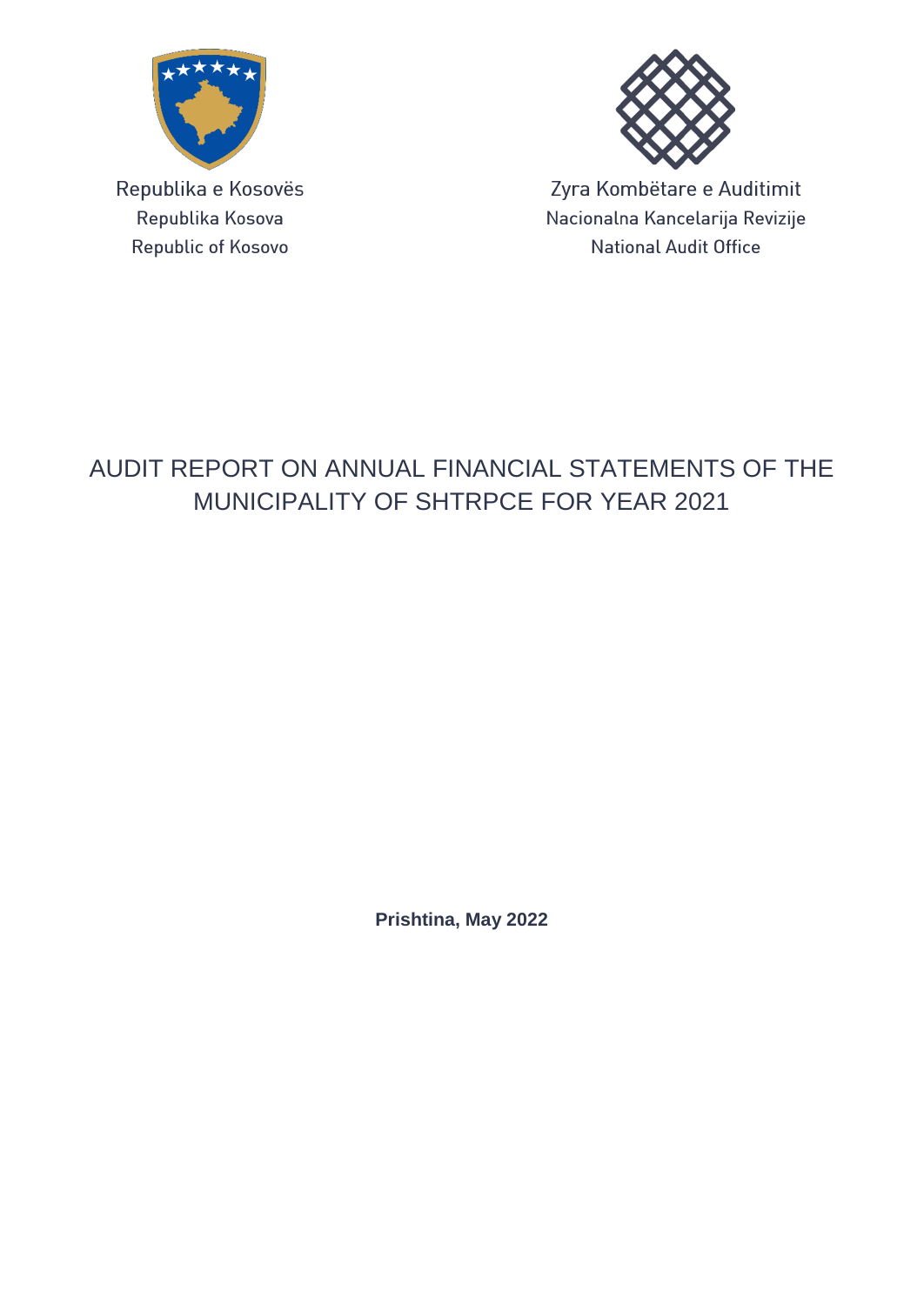# TABLE OF CONTENT

| 3 <sup>1</sup> |                                                                                     |  |
|----------------|-------------------------------------------------------------------------------------|--|
|                |                                                                                     |  |
|                |                                                                                     |  |
|                | Annex II: Explanation regarding different types of opinion applied by NAO and other |  |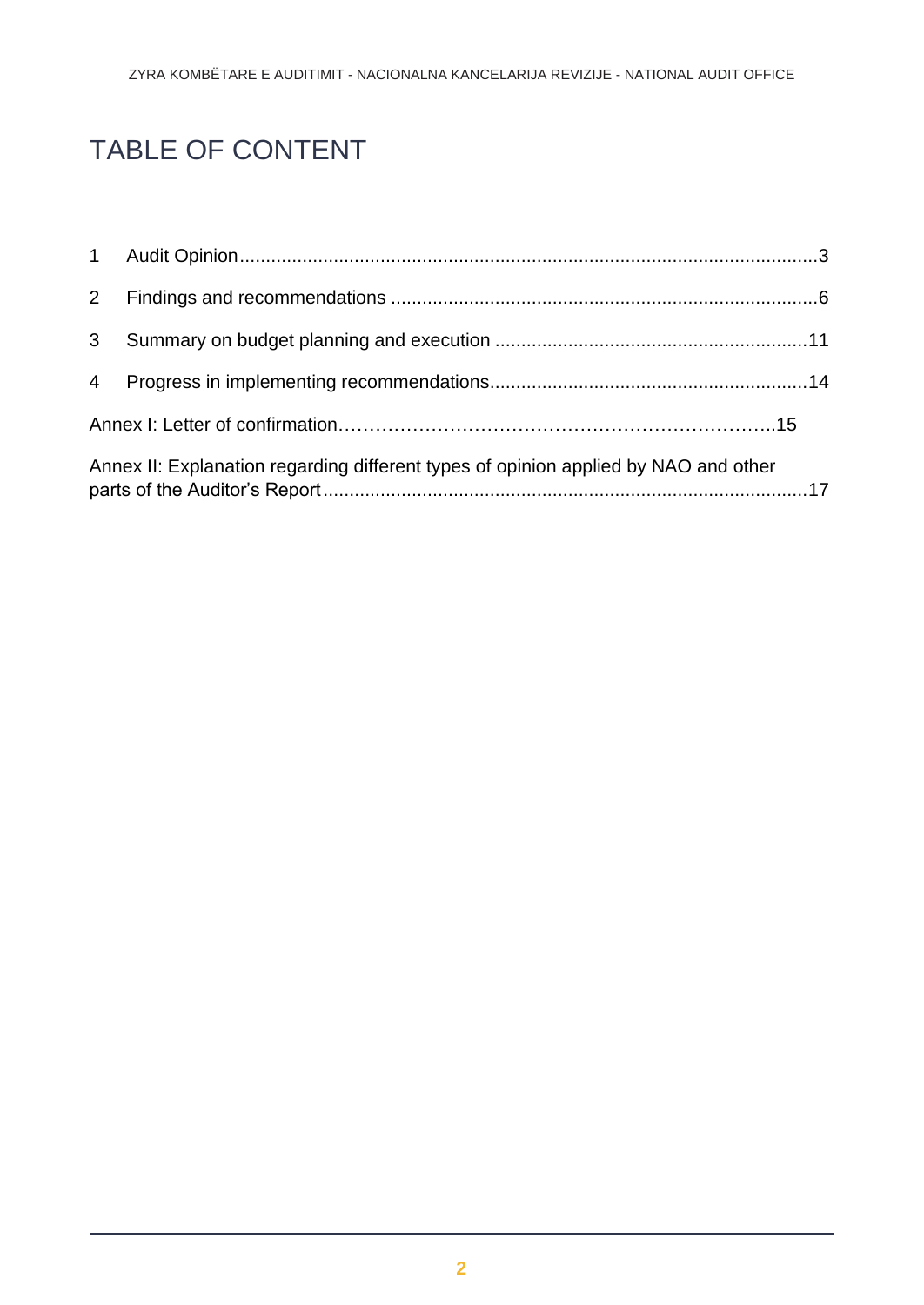# <span id="page-2-0"></span>1 Audit Opinion

We have completed the audit of the financial statements of Municipality of Shtrpce for the year ended on 31 December 2021 in accordance with the Law on the National Audit Office of the Republic of Kosovo and International Standards of Supreme Audit Institutions (ISSAIs). The audit was mainly conducted to enable us to express an opinion the financial statements and conclusion on compliance with authorities<sup>1</sup>.

## **Qualified Opinion on Annual Financial Statements**

We have audited the annual financial statements of the Municipality of Shtrpce, which comprise the statement of cash receipts and payments; budget execution report; and explanatory notes to financial statements, including a summary of significant accounting policies and other reports<sup>2</sup>, for the year ended as at 31 December 2021.

In our opinion, except for the effects of the matters described in the Basis for Qualified Opinion paragraph, the annual financial statements of the Municipality of Shtrpce, give a true and fair view in all material respects, in accordance with International Public Sector Accounting Standards under cash-based accounting.

## **Basis for Qualified Opinion**

A1 The Municipality did not record the purchases of 2021 of €388,168 made under the category of capital investments. In addition, the Municipality does not use the E-assets system to record assets under €1,000. Purchases of €119,771 of 2021 were not recorded in the E-assets system, thus the capital and non-capital assets value was not disclosed accurately in the AFS.

*For more details, see sub–chapter 2.1 Issues with impact on the audit opinion*

We conducted our audit in accordance with International Standards of Supreme Audit Institutions (ISSAIs). Our responsibilities under those standards are further described in the *Auditor's Responsibilities for the Audit of the Financial Statements* section of our report. NAO is independent from the auditee in accordance with INTOSAI-P-10, ISSAI 130, NAO Code of Ethics, and other requirements relevant to our audit of the budget organisations' AFS. We believe that the audit evidence we have obtained is sufficient and appropriate to provide a basis for our opinion.

#### **Audit Conclusion on Compliance**

 $\overline{a}$ 

We have also audited if the processes and accompanying transactions are in compliance with the established audit criteria arising from the legislation applicable for the auditee as regards making use of financial resources.

In our opinion, except for the effects of matters described in the Basis for Conclusion on Compliance section of our report, transactions carried out in the process of execution of Municipality of Shtrpce's

<sup>1</sup> Compliance with authorities – compliance with all the public sector laws, rules, regulations, and relevant standards and good practices

<sup>&</sup>lt;sup>2</sup> Other reports are required under Article 8 of Regulation no.01/2017 on Annual Financial Report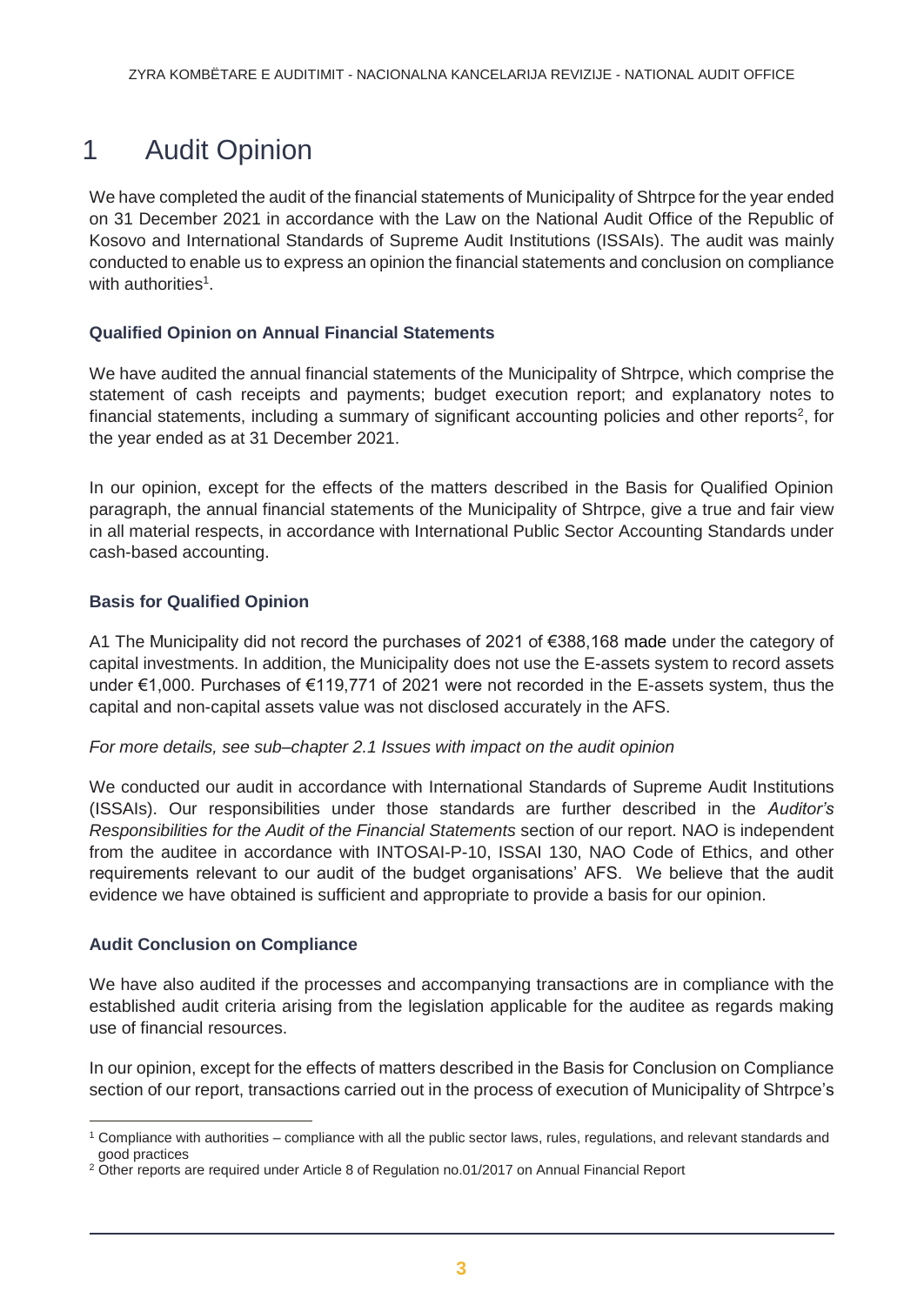budget have been, in all material respects, in compliance with the established audit criteria arising from the legislation applicable for the auditee as regards making use of financial resources.

### **Basis for the Conclusion**

- B1 The stocktaking commission did not prepare an inventory balance report prior to the preparation of the AFS.
- B2 The original cost of medical equipment in the assets register is  $\epsilon$ 1,823,644. These equipment are stored in the warehouse, are not being used, they get depreciated and the remaining book value of some of them is zero.

We conducted our audit in accordance with International Standards of Supreme Audit Institutions (ISSAIs). Our responsibilities under those standards are further described in the *Auditor's Responsibilities for the Audit of the Financial Statements* section of our report. NAO is independent from the auditee in accordance with INTOSAI-P 10, ISSAI 130, NAO Code of Ethics, and other requirements relevant to our audit of the budget organisations' AFS. We believe that the audit evidence we have obtained is sufficient and appropriate to provide a basis for our conclusion.

*For more, see sub-chapter 2.2 Issues with impact on the compliance conclusion.*

## *Responsibilities of Management and Those Charged with Governance for the Annual Financial Statements*

The Mayor is responsible for the preparation and fair presentation of financial statements in accordance with the International Public Sector Accounting Standards – Financial reporting under the cash basis of accounting. In addition, the Mayor is responsible for establishing internal controls which he determines are necessary to enable the preparation of financial statements that are free from material misstatements, whether due to fraud or error. This includes the fulfilment of requirements of the Law no.03/L-048 on Public Finance Management and Accountability and Regulation no.01/2017 on Annual Financial Reporting of Budget Organisations.

The Mayor is responsible to ensure the oversight of the Municipality of Shtrpce's financial reporting process.

## **Management's Responsibility for Compliance**

Shtrpce Municipality's Management is also responsible for the use of the Municipality's financial resources in compliance with the Law on Public Financial Management and Accountability, and all other applicable rules and regulations.<sup>3</sup>

## **Auditor General's Responsibility for the audit of AFS**

Our objectives are to obtain reasonable assurance about whether the financial statements as a whole are free from material misstatement, whether due to fraud or error, and to issue an auditor's report that includes our opinion. Reasonable assurance is a high level of assurance, but is not a guarantee that an audit conducted in accordance with ISSAIs will always detect a material

 $\overline{a}$ 

<sup>&</sup>lt;sup>3</sup> Collectively referred to as compliance with authorities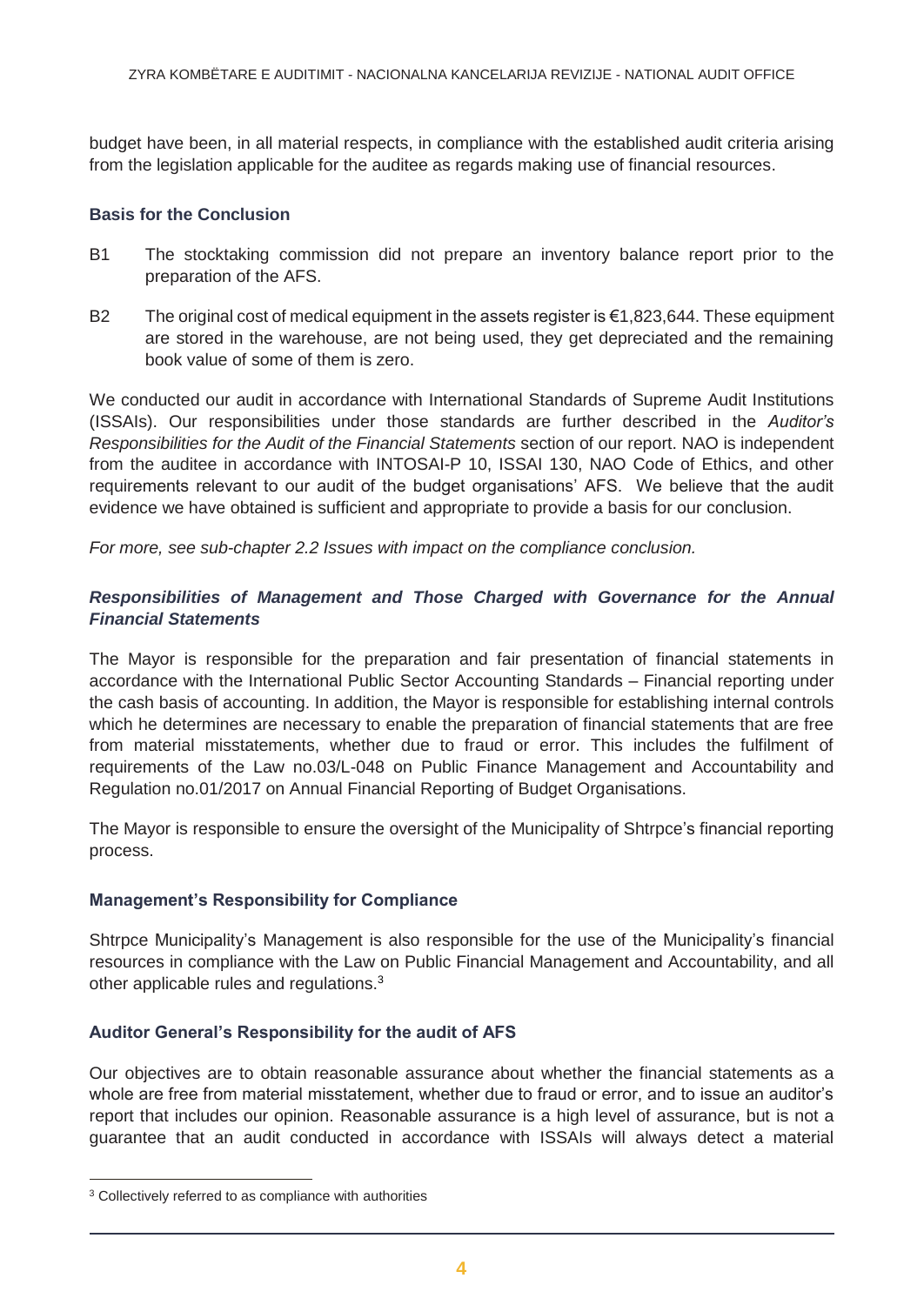misstatement when it exists. Misstatements can arise from fraud or error and are considered material if, individually or in the aggregate, they could reasonably be expected to influence the economic decisions of users taken on the basis of these financial statements.

Our objective is also to express an audit opinion on compliance of respective Municipality of Shtrpce's authorities with the established audit criteria arising from the legislation applicable for the auditee as regards making use of financial resources.

As part of an audit in accordance with the Law on NAO and ISSAIs, we exercise professional judgment and maintain professional scepticism throughout the audit. We also:

- Identify and assess the risks of material misstatement of the financial statements, whether due to fraud or error, design and perform audit procedures responsive to those risks, and obtain audit evidence that is sufficient and appropriate to provide a basis for our opinion. The risk of not detecting a material misstatement resulting from fraud is higher than for one resulting from error, as fraud may involve collusion, forgery, intentional omissions, misrepresentations, or the override of internal control.
- Identify and assess the risks of non-compliance with authorities, whether due to fraud or error, design and perform audit procedures responsive to those risks, and obtain audit evidence that is sufficient and appropriate to provide a basis for our opinion on compliance with authorities. The risk of not detecting an incidence of non-compliance with authorities resulting from fraud is higher than for one resulting from error, as fraud may involve collusion, forgery, intentional omissions, misrepresentations, or the override of internal control.
- Obtain an understanding of internal control relevant to the audit in order to design audit procedures that are appropriate in the circumstances, but not for the purpose of expressing an opinion on the effectiveness of the Municipality of Shtrpce's internal control.
- Assess the appropriateness of accounting policies used and the reasonableness of accounting estimates and related disclosures made by management.
- Assess the overall presentation, structure and content of the financial statements, including the disclosures, and whether the financial statements give a true and fair view of the underlying transactions and events.

We communicate with management and those charged with governance regarding, among other matters, the planned scope and timing of the audit and significant audit findings, including any significant deficiencies in internal control that we identify during our audit.

From the matters communicated with management, we determine those matters that were of most significance in the audit of the financial statements of the current period and are therefore the key audit matters. The audit report is published on the NAO's website, except for information classified as sensitive or other legal or administrative prohibitions in accordance with applicable legislation.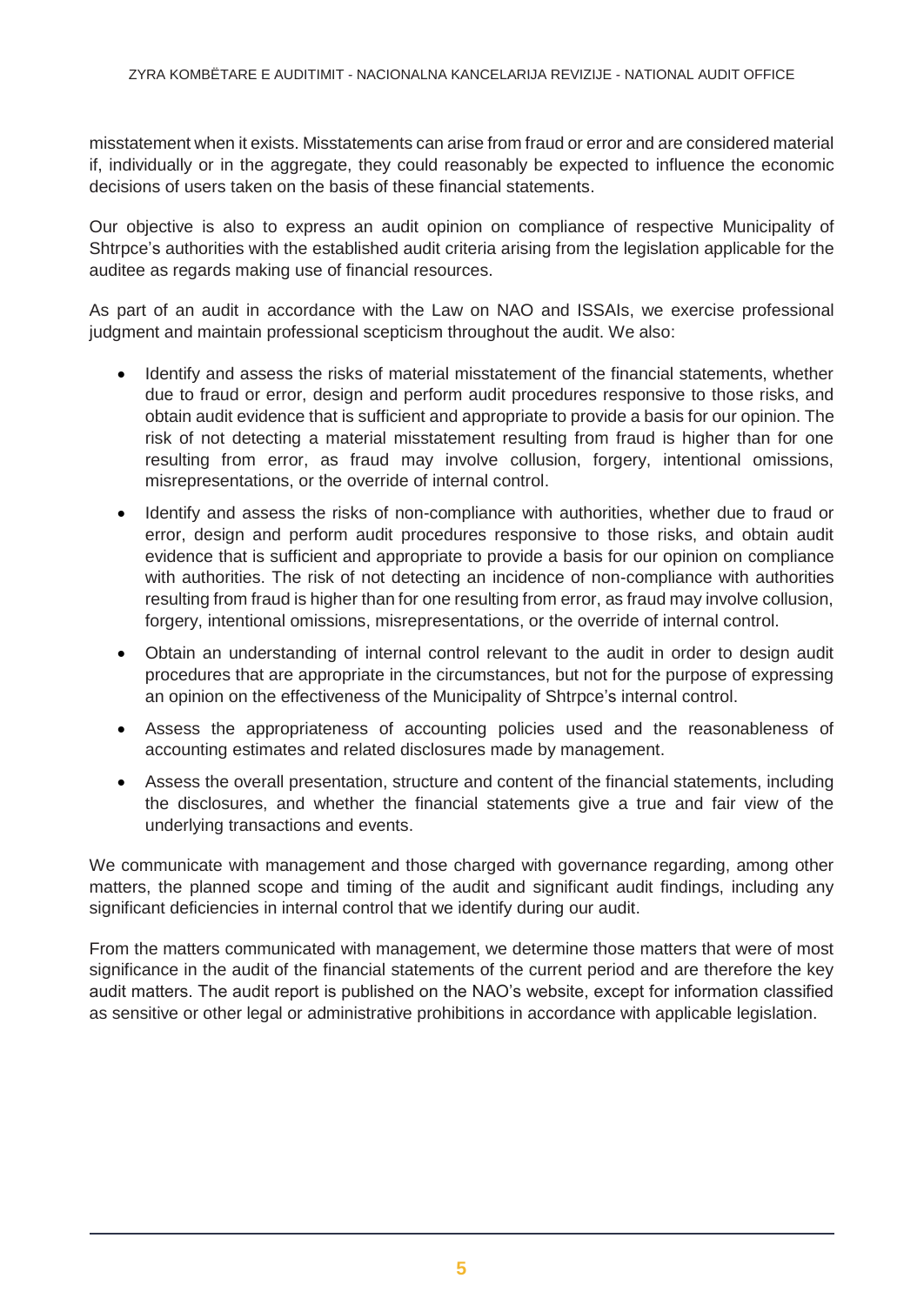# <span id="page-5-0"></span>2 Findings and recommendations

During the audit, we have identified areas of possible improvement on Financial Management and Control. Weaknesses were identified on important financial areas, such as: revenues, liabilities, receivables, as well as recording of non-financial assets, including internal control which are presented for your consideration below in the form of findings and recommendations. These findings and recommendations are intended to make necessary adjustment to the financial information presented in the financial statements, including disclosures in form of explanatory notes, and improve internal controls relevant to financial reporting and compliance with authorities in connection to the management of public sector funds. We will follow up these recommendations during next year's audit.

This report comprises six (6) recommendations of which two (2) are new recommendations and four (4) repeated.

*For the status of previous year's recommendations and the extent of their implementation, see Chapter 4.*

# 2.1 Issues with impact on the audit opinion

### **Issue A1 - Failure to record assets in the respective registers and their incomplete presentation in the AFS**

# **Finding** Pursuant to Regulation MoF – No. 02/2013, on Management of Non-Financial Assets by Budget Organizations, Article 6, capital assets must be recorded in KFMIS, while the non- capital assets and stocks in the "E- assets" system, also, Article 6 of Regulation MoF- No.01/2017 on Annual Financial Statements of Budget Organizations sets forth that budget organizations keep accurate, complete, up to date accounting records and in compliance with applicable law on all financial information and other non-financial information. The Municipality did not record the purchases of 2021 of €388,168 executed under the category of capital investments (€330,406 for medical equipment and €57,762 for construction of local roads). In addition, the Municipality does not use the E-assets system to record assets under €1,000. Purchases in the amount of €119,771, including the purchase of computers, inventory and other IT equipment were not recorded in the E-assets system, thus the capital and non-capital assets value was not disclosed accurately in the AFS. This occurred due to lack of internal controls over asset management. **Impact** Failure to record assets in the respective registers and present them in the AFS results on unfair and untrue information to stakeholders or users of AFS regarding the value of assets of the budget organisation. **Recommendation A1** The Mayor should ensure that all purchased assets are recorded in accordance with the Rule on asset management, so that their presentation in

the AFS is true and complete.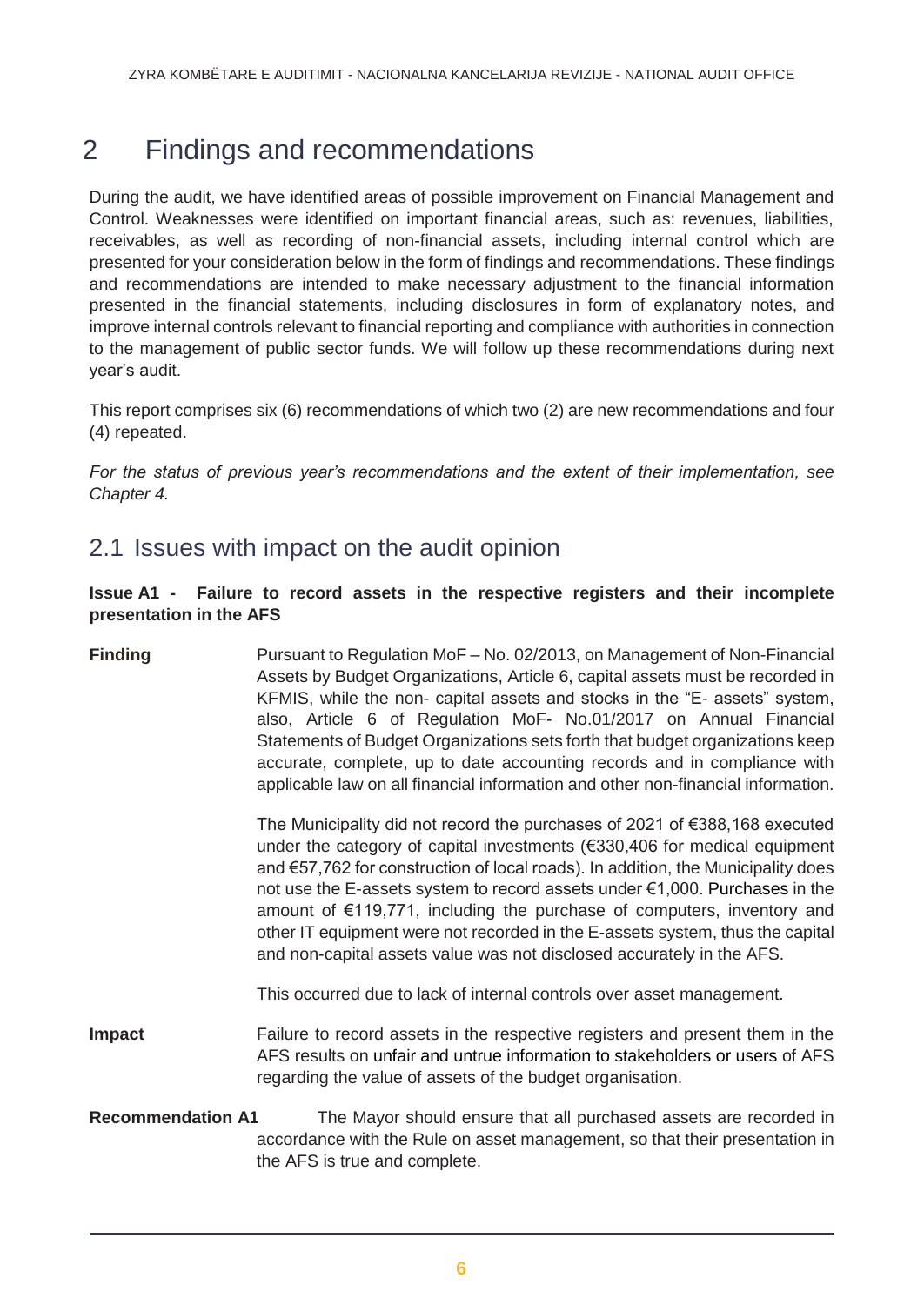### **Response of entity's management (Agree)**

# 2.2 Issues with impact on compliance conclusion

#### **Issue B1 - Failure to carry out the stocktaking of the non-financial assets**

**Finding** Pursuant to Regulation MoF – No. 02/2013, on Management of Non-Financial Assets by Budget Organizations, Article 19, paragraph 4.6 and 4.7 requires that The Non-Financial Assets Stocktaking Commission shall prepare the report on stocktaking, the commission is also responsible that the drafting of the general report based on the individual reports of the Non-Financial Assets Stocktaking Commission should be done in convenient time before the preparation of the annual financial statements. This process should precede the preparation of the AFS.

> Assets Stocktaking Commission was established by decision of the Mayor dated 11.05.2021. However, the commission did not prepare any inventory balance report prior to the preparation of the AFS.

> The issue of assets was not given due consideration by the management, indicating the lack of internal control in the Municipality, thus resulting in a poor management of assets

- **Impact** Failure to prepare the inventory balance report within the set deadline, leads to untrue and incomplete presentation of assets in the Municipality registers and financial statements. It also leads to the risk of loss or appropriation of assets
- **Recommendation B1** The Mayor should conduct an analysis on the causes of the failure to perform duties defined by decision and demand responsibility by the responsible officers appointed, so that the stocktaking process is completed on time and give a true and fair view in the AFS.

#### **Response of entity's management (Agree)**

#### **Issue B2 - Poor management of assets**

**Finding** Pursuant to article 2.1 of Regulation MoF 02/2013, all budget organizations are obliged to take the necessary measures for documenting, preserving, recording, alienation and reporting of non-financial assets with the aim of a more effective, efficient and economic management for the purpose of protection of non-financial assets from damage and misuse. The total value of medical equipment in the assets register is €1,823,644, which are kept in storeroom, are not utilized and are depreciated. For some of them, the remaining book value is zero. The closing amount of depreciation for these equipment for year 2021 was €1,214,173, whilst the remaining book value is €609,471.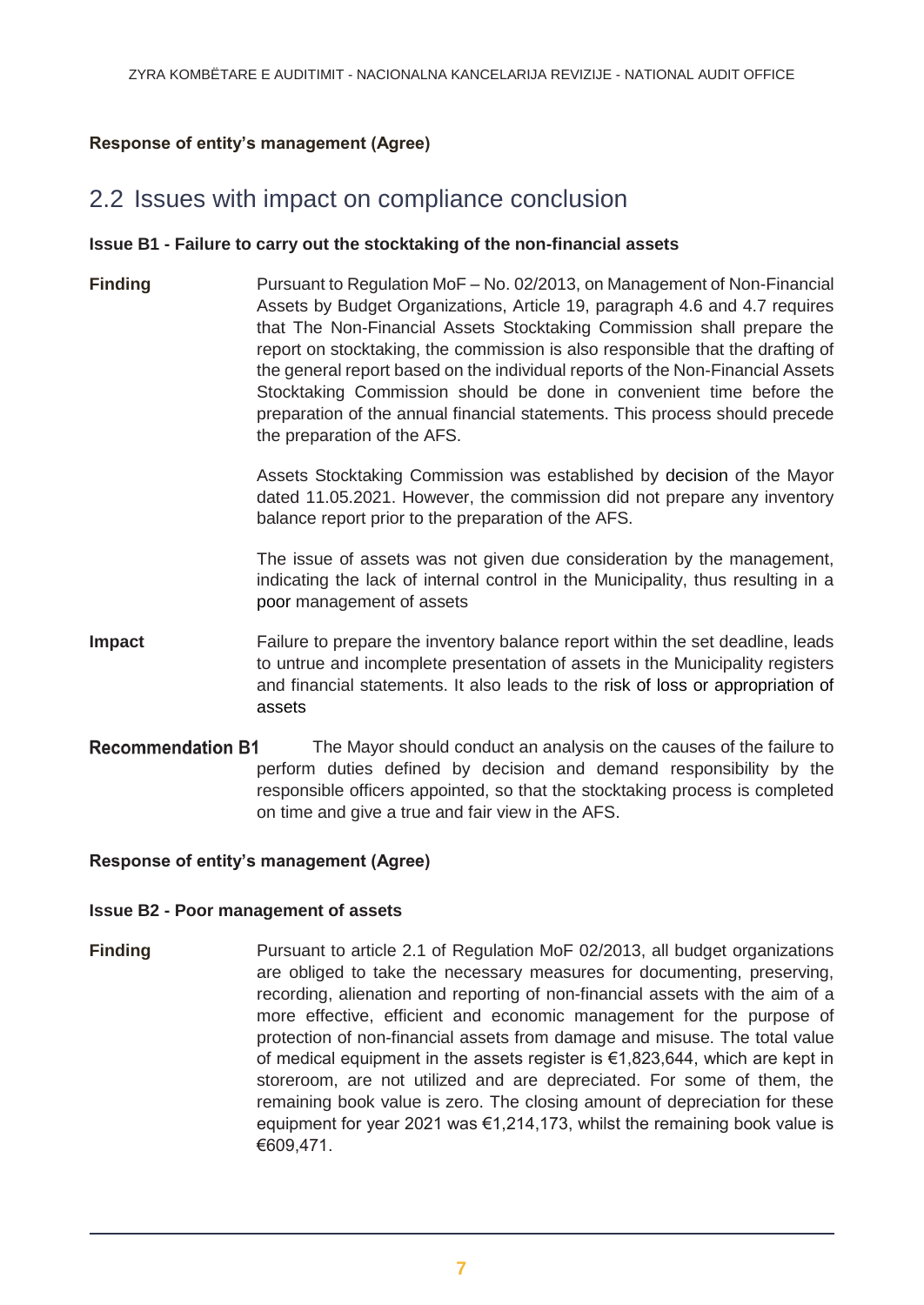The Municipality built a hospital which cost  $\epsilon$ 1,647,257. The technical approval was done on 31.12.2012. The hospital has not been operationalised yet and it has started to depreciate from the date of technical approval has taken place. The closing accumulated depreciation of this building for year 2021 amounted to €377,473, whilst the remaining net book value is €1,269,684.

In the assets register of the Municipality, four residential buildings with a value of €2,709,075, built for citizens with severe social conditions were identified. Although the construction of buildings was finalised over 6 years ago, they still remain unused, are technically not approved, are kept as ongoing investments and are not depreciated. These buildings are not used by anyone and not maintained either.

During the visit we noticed that these buildings have started to be damaged.

This happened due to management's neglect and irresponsibility as well as lack of internal controls to rectify the above mentioned issues.

- **Impact** Storing of equipment in the warehouse for a long period of time, without utilizing them, leads to their depreciations even before being used and to their physical damage due to inadequate storage conditions. It also leads to the risk of misuse and misappropriation. Failure to carry out the technical approval, to put them to use and such management of buildings leads to the risk of them being damaged and to additional costs for restoring them.
- **Recommendation B2** The Mayor should ensure that requests on purchasing of equipment and procurement needs planning are well analysed and in compliance with prerequisite established for their functioning, always taking into account the value for money. Urgent measures should be taken to establish the prerequisites for the equipment in warehouse and social housing to be put into use as soon as possible.

**Response of entity's management (Agree)**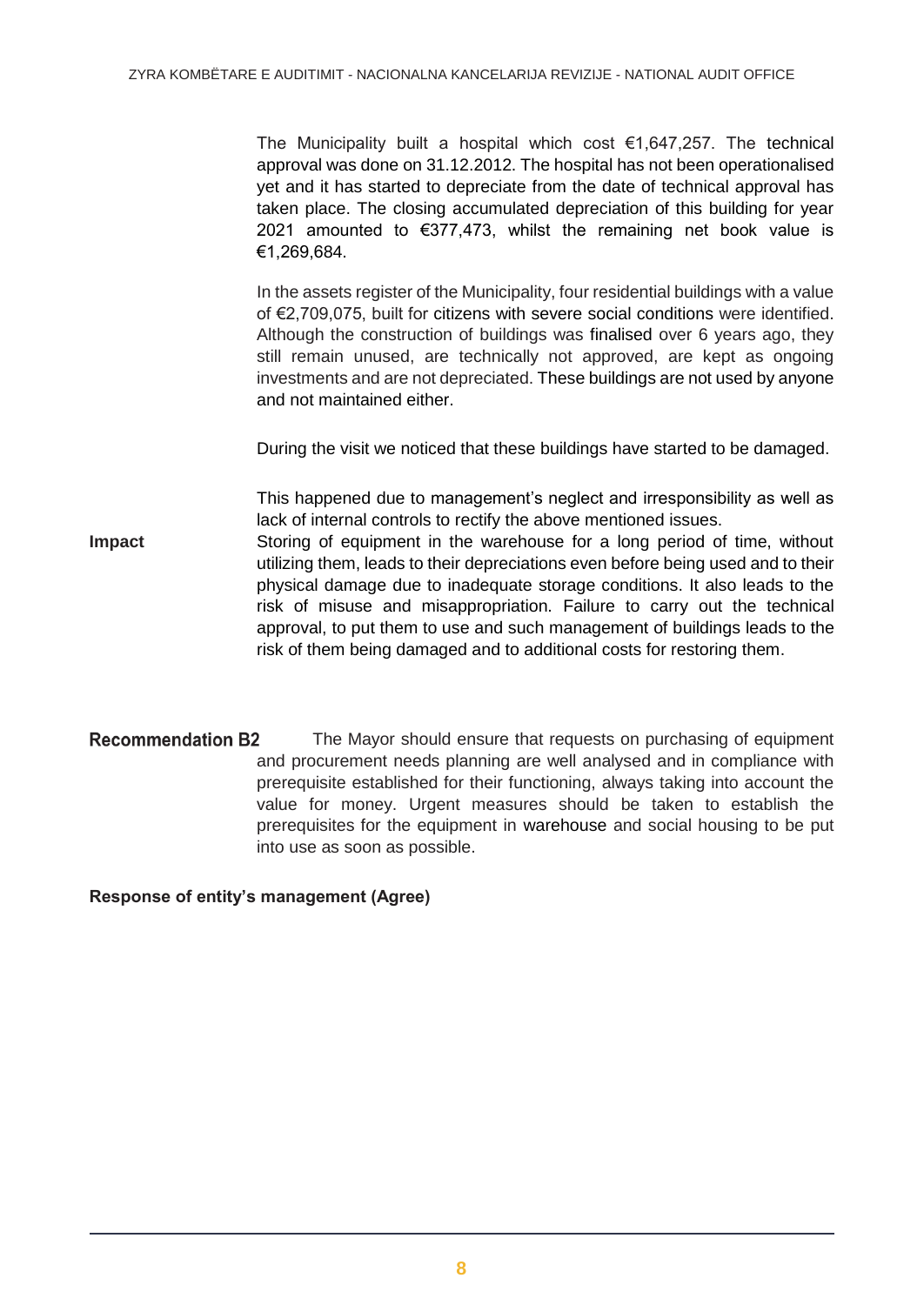# 2.3 Findings on financial management and compliance issues

# 2.3.1 Revenues

Revenues generated by the Municipality of Shtrpce in 2021 amounted to €353,361. They relate to property tax, construction permits tax, business activities tax, inheritance tax, administrative fees etc. In addition to the above mentioned revenues, the Municipality has also received indirect revenues which are collected by the central level in the amount of €56,982(€38,429 from traffic fines, €17,082 from Forestry Agency fines and €1,470 from the Court).

### **Issue B3 – Failure to distribute invoices/ decision on business tax**

**Finding** Pursuant to Article 3 of Municipal Regulation on taxes it is required that after the registration of business activity, the annual amount of tax is determined by a decision and submitted to business entities no later than one month before the beginning of the calendar year.

> The Municipality of Shtrpce did not distribute to the business's decisions/invoices on business tax for 2021 and did not undertake any action to implement the recommendation given in the previous audit.

> This situation remains still the same due to the negligence of the responsible officers.

- **Impact** Disregard of the regulation in regards to the distribution of invoices/decisions on business tax leads to the decrease of revenues, resulting in less Municipal funds to achieve the planned objectives.
- **Recommendation B3** The Mayor should ensure that the responsible officers discharge their duties and responsibilities in regards to business tax billing and distribution of invoices/decisions to business entities.

**Response of entity's management (Agree)**

## 2.3.2 Receivables

Accounts receivable disclosed by the BO in 2021 AFS were in the amount of €3,029,583. This is made of accounts receivable for property tax amounted to  $\epsilon$ 2,814,403 and annual business tax amounted to €215,180. We tested 70 samples of €133,535 as part of substantive testing, and 5 samples as part of compliance testing.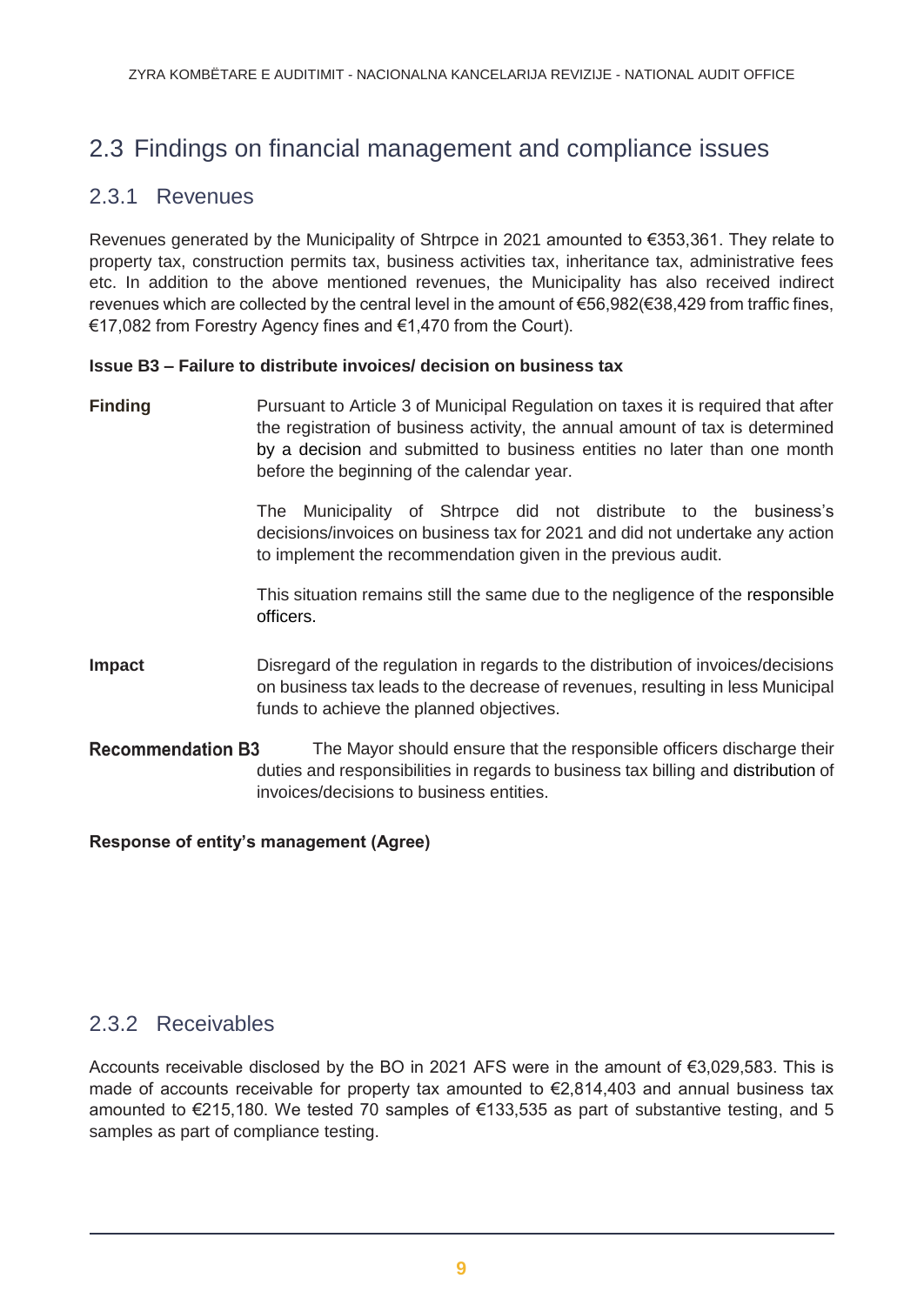#### **Issue B4 – Poor management of accounts receivable**

**Finding** Pursuant to Law no. 06/L-005 on Immovable Property, Article 30.1 stipulates that if after one hundred and eighty (180) calendar days from the last day for payment, in accordance with paragraph 1 of Article 27 of this Law, the payment has still not been made, the Municipality shall adopt a decision on the execution of outstanding tax liabilities that have exceeded the amount of three hundred (300) Euros. The decision shall be adopted within ten (10) business days.

> Based on the Municipal Regulation on taxes, fees and penalties, Article 3.3 tax for conducting business activity, obliges business entities to pay all financial liabilities from previous years. Whist, Article 27 provides penalties for non-compliance with the provisions of the said Municipal regulation.

> Out of 70 samples tested for accounts receivable, 20 of which for property tax, we found that debts towards the Municipality were over €300 (each), and in 17 cases for business tax, businesses did not pay their liabilities of €31,600 to the Municipality for years.

> However, the Municipality under no circumstances did initiate a mandatory collection procedure, therefore the receivables are increasing from year to year. In 2021 the accounts receivable amounted to €3,029,583. Compared to 2020, when the accounts receivable were €2,591,936, it shows an increase of around €437,647 or 15%.

> During the audit of taxes on business activities, we found that permits for exercising activities were not given to business entities by the Municipality. In this regard, we did a detailed examination of the database of the accounts and found that it is completely unreliable because some business were not included in it at all. The database contains numerous errors because businesses were charged with lump sums on yearly basis, without prior confirmation of the business status.

> Officers in charge of recording the accounts receivable did not submit the final warnings to business entities before conducting the mandatory collection. Their lack of effectiveness and efficiency at work has resulted in liabilities not being paid for years.

- **Impact** Failure to implement the Law and regulations which provide the Municipality with mechanisms for the collection of receivables, leads to the continuous increase in the amount of receivables, failure to implement Municipal plans and encourages other debtors not to meet their obligations.
- **Recommendation B4** The Mayor should take appropriate actions to increase accountability of the respective officers for rules enforcement, in order to increase the collection of debts and prevent the continuous increase of accounts receivables, as well as to ensure that the database and final balance sheet on accounts receivables is accurately updated.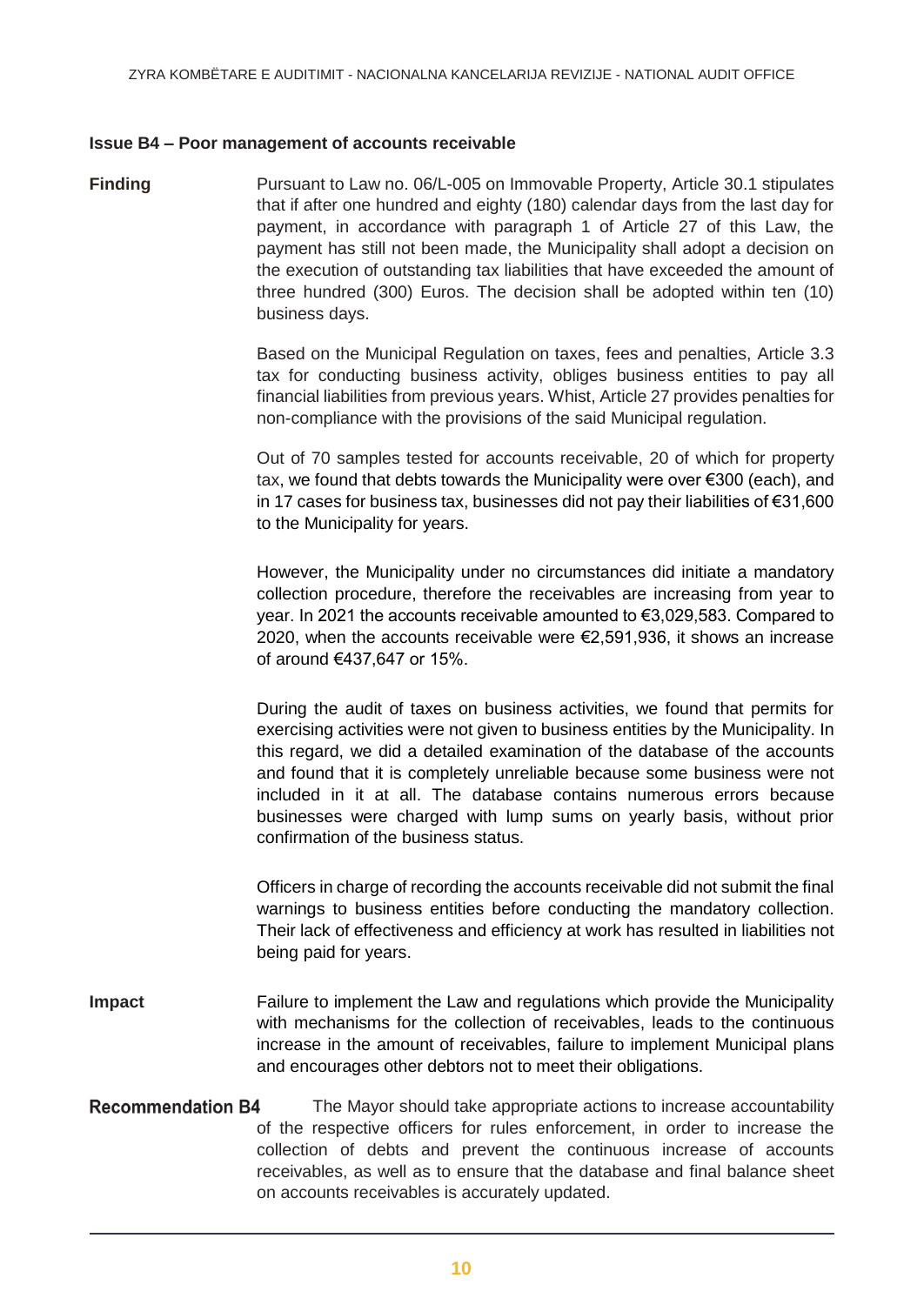## **Response of entity's management (Agree)**

# 2.3.3 Outstanding liabilities

The statement of liabilities at the end of 2021 was €18,572. These liabilities are carried forward to be paid in 2022.

#### **Issue A2 – Delay in payment of invoices**

**Finding Article 39 of LPFMA requires that every valid invoice and demand for** payment for goods and services, services and/or works supplied to the budget organization is paid within thirty (30) calendar days after the budget organization receives such an invoice.

> Out of five (5) tested samples we found that, in two (2) cases, invoices in the amount of €12,580 were not paid within the legal deadline of 30 days. Delays are mainly from 30 to 90 days after the legal deadline.

The reason of delay in payments was lack of funds.

- **Impact** Failure to pay liabilities within the legal deadline increases the possibility for suppliers to address enforcement officers and courts which create additional costs for the Municipal budget and may have budgetary implications in operational activities of the Municipality.
- **Recommendation A2** The Mayor should ensure that all invoices are paid within the legal deadline and that goods, works or services are not ordered unless the Municipality provides funds in advance or allocates sufficient budget funds for payment.

<span id="page-10-0"></span>**Response of entity's management (Agree)**

# 3 Summary on budget planning and execution

We have considered the sources of budget funds, spending of funds and revenues collected by economic categories. This is highlighted in the following tables:

| Description                                | <b>Initial Budget</b> | Final Budget <sup>4</sup> | 2021 Outturn | 2020 Outturn | 2019 Outturn |
|--------------------------------------------|-----------------------|---------------------------|--------------|--------------|--------------|
| <b>Sources of Funds</b>                    | 3,643,262.99          | 3,764,111                 | 3,175,154.42 | 4,254,903.39 | 3,604,955.30 |
| <b>Government Grant -</b><br><b>Budget</b> | 3,228,963.99          | 3,094,323                 | 3,042,254.42 | 3,784,072.50 | 3,359,235.96 |
| Funding through<br>borrowing               | 0.00                  | 4,435.84                  | 4,435.84     | 11,025.00    | 11,537.16    |

|  |  |  | Table 1. Expenditures by sources of budgetary funds (in $\epsilon$ ) |  |  |
|--|--|--|----------------------------------------------------------------------|--|--|
|  |  |  |                                                                      |  |  |

 $\overline{a}$ <sup>4</sup> Final budget – the budget approved by the Assembly and subsequently adjusted for by the Ministry of Finance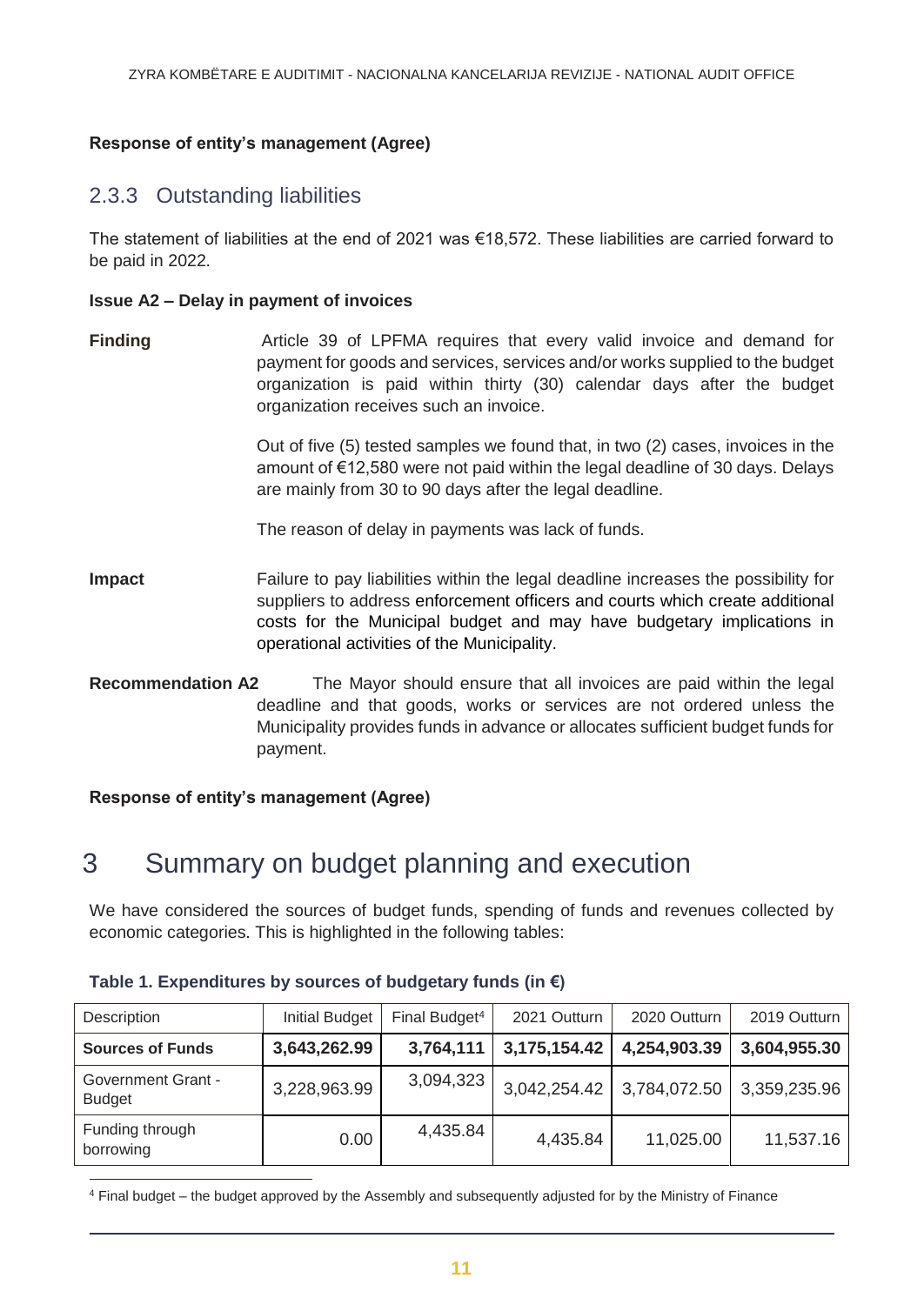| Carried forward from<br>previous year | 0.00       | 247,604 | 25,349.65 | 312.228.14 | 106,214.76 |
|---------------------------------------|------------|---------|-----------|------------|------------|
| Own Source Revenues                   | 414,299.00 | 414,299 | 99,665.51 | 123,954.21 | 127,967.42 |
| <b>External Donations</b>             | 0.00       | 3,449   | 3,449.00  | 23,623.54  | 0.00       |

The final budget was higher than the initial budget by  $\epsilon$ 120,848. This increase is a result of own source revenues of €247,604 carried forward from the last year; from borrowing in the amount of €4,435, from external donations in the amount of €3,449, whilst in the final budget compared to the initial budget the Government Grant was reduced by €134,640.

In 2021, the Municipality spent 84% of the final budget with a decrease of 3% compared to 2020. Budget implementation remains at a satisfactory level with an exception of capital investments category, where the budget execution is at a low level about 44%. Explanations for the current position are given in more details below:

| Description                                           | <b>Initial Budget</b> | <b>Final Budget</b> | 2021<br><b>Outturn</b> | 2020 Outturn | 2019 Outturn |
|-------------------------------------------------------|-----------------------|---------------------|------------------------|--------------|--------------|
| <b>Spending of funds</b><br>by economic<br>categories | 3,643,262.99          | 3,764,111           | 3,175,154              | 4,254,903.39 | 3,604,955.30 |
| Wages and<br><b>Salaries</b>                          | 2,355,399.99          | 2,226,095           | 2,224,656              | 2,181,915.69 | 2,142,704.21 |
| Goods and<br><b>Services</b>                          | 449,730.00            | 484,263             | 455,380                | 396,570.06   | 394,996.72   |
| <b>Utilities</b>                                      | 90,625.00             | 90,625              | 72,000                 | 64,385.39    | 71,858.73    |
| Subsidies and<br>Transfers                            | 45,000.00             | 74,299              | 31,500                 | 236,332.05   | 31,300.00    |
| <b>Capital Investments</b>                            | 702,508.00            | 888,829             | 391,618                | 1,375,700.20 | 964,095.64   |

| Table 2 – Spending of funds by economic categories - (in $\epsilon$ ) |  |
|-----------------------------------------------------------------------|--|
|-----------------------------------------------------------------------|--|

Explanations for changes in budget categories are given below: (Descriptions should be in the same order with that of the table above);

- Despite an increase in the capital expenditure budget during 2021, only 44% of the budget was spent, five (5) projects of €315,000, which were planned with a budget, were not implemented in 2021. The reasons for non-implementation are: the project of €30,000 for "Preparation of blueprints" is sitting in the PRB; the project of €30,000 for "Co-financing of projects" was not initiated because there were not co-financers; in the project for "Area mapping" works were executed but the EO delayed the project implementation; whilst the other projects had not started to be implemented because of the lack of funds, given that they were planned to be funded from the Own Source Revenues.
- The final budget for Wages and Salaries compared to the initial budget was decreased by €129,305, whilst the spending for this category was 99%.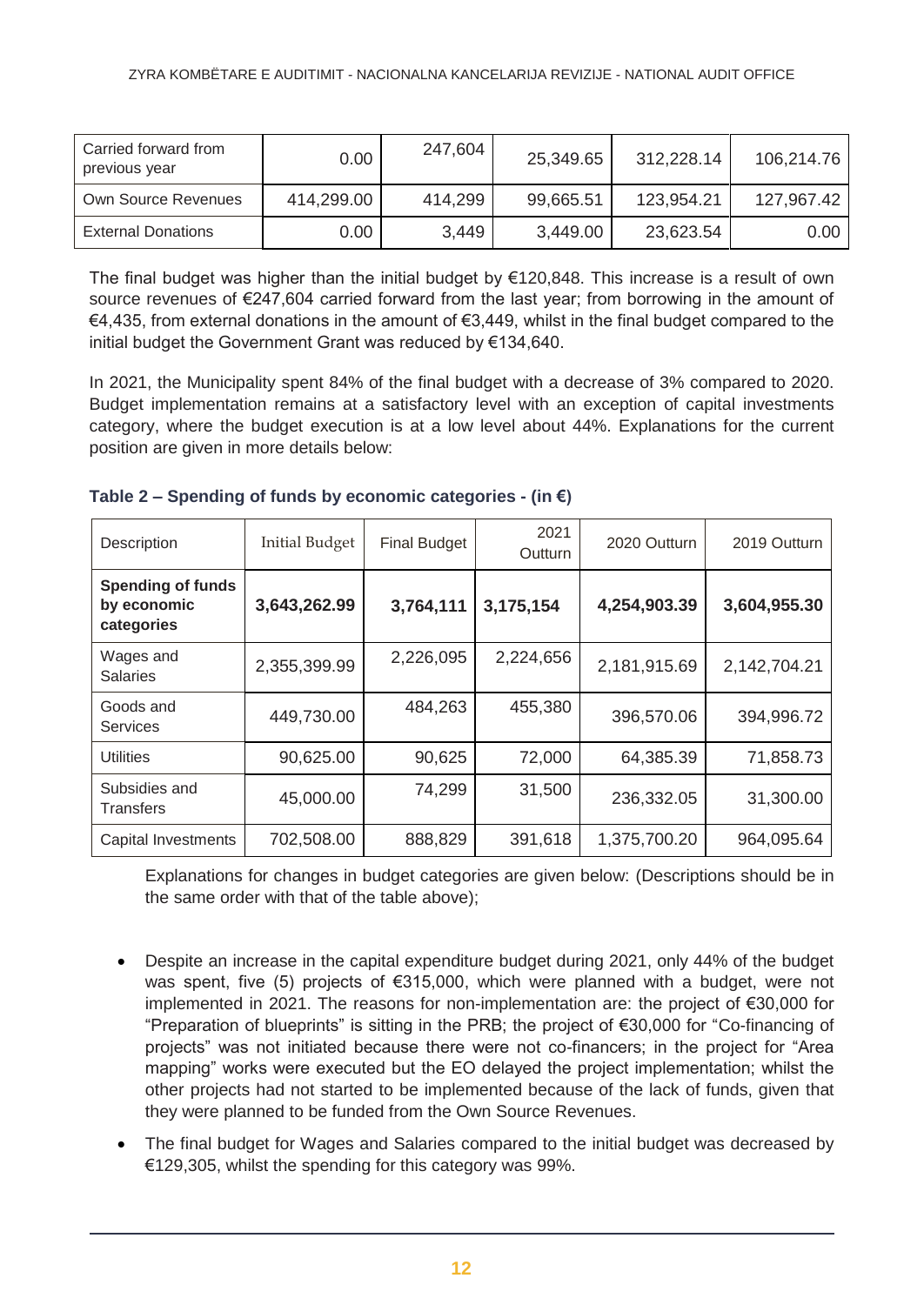- The final budget for Goods and Services and Utilities compared to the initial budget was increased by €34,533. This increase is from own source revenues carried forward from the last year, whilst the spending for this category was 92%.
- The final budget for Subsidies and Transfers compared to the initial budget was increased by €29,299.This increase is from own source revenues carried forward from the last year, whilst the spending for this category was 42%.
- The Municipality has accepted donations during 2021 in the amount of €3,449 which were spent for the purchase of non-financial assets; and
- The funds spent in 2021 for Economic Recovery totalled to €51,507 which were mainly appropriated for allowances in education and health.



## Chart 1. **Expenditures** by economic categories in 2021

Revenues collected by the Municipality of Shtrpce in 2021 amounted to €353,361. They relate to property tax, construction permits tax, business activities tax, inheritance tax, administrative fees etc. In addition, the Municipality has also received indirect revenues collected by the central level in the amount of €56,982 (€38,429 from traffic fines, €17,082 from Forestry Agency fines and €1,470 from the Court).

## **Table 3. Revenues (in €)**

| Description              | Initial budget | Final budget | 2021<br>Receipts | 2020<br>Receipts | 2019<br>Receipts |
|--------------------------|----------------|--------------|------------------|------------------|------------------|
| <b>Total of revenues</b> | 414,299        | 414,299      | 353,361          | 232,753          | 318,182          |
| Tax revenues             | 327,821        | 327,821      | 223,119          | 169,995          | 182,612          |
| Non-tax revenues         | 86,478         | 86,478       | 130,242          | 62,758           | 135,570          |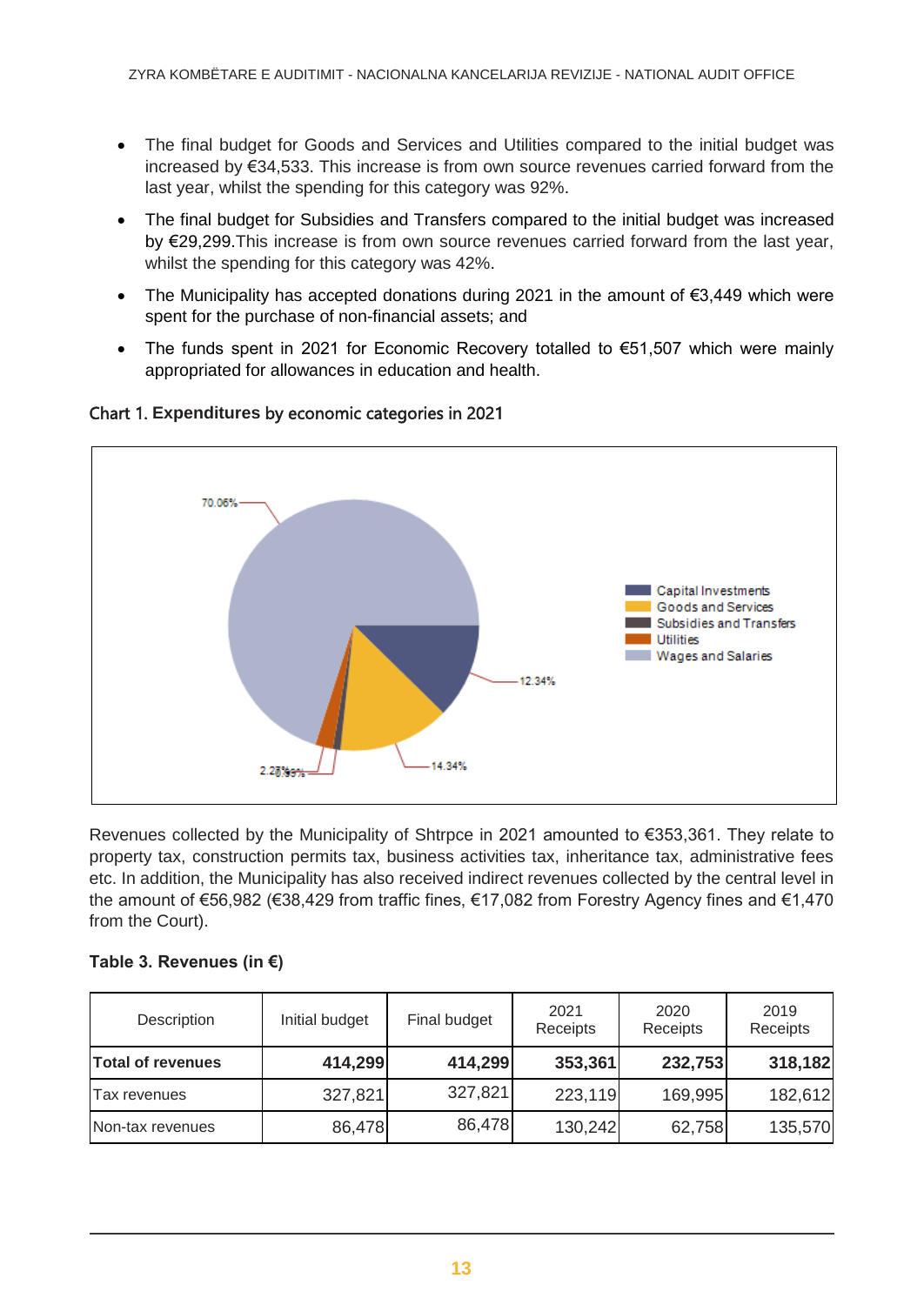# <span id="page-13-0"></span>4 Progress in implementing recommendations

Our audit report on 2020 AFS of Municipality of Shtrpce resulted in 7 key recommendations. The BO prepared an Action Plan stating how all recommendations will be implemented. By the end of our 2021 audit, three (3) recommendations have been implemented and four (4) were not addressed yet as shown in following Chart 2. For a more thorough description of the recommendations and how they are addressed, see Table 4 (or the recommendations table).



**Chart 2. Progress on implementation of prior year's recommendations** 

|  |  | Table 4. Summary of prior year's recommendations and of 2020 |  |  |
|--|--|--------------------------------------------------------------|--|--|
|  |  |                                                              |  |  |

| No.            | Audit<br>area | Recommendations of 2020                                                                                                                                                                                                                            | Actions undertaken                                                                                                                                                                                                                     | <b>Status</b>                 |
|----------------|---------------|----------------------------------------------------------------------------------------------------------------------------------------------------------------------------------------------------------------------------------------------------|----------------------------------------------------------------------------------------------------------------------------------------------------------------------------------------------------------------------------------------|-------------------------------|
| 1              | Revenues      | The Mayor should ensure that the<br>Municipal<br>responsible<br><b>Officers</b><br><sub>In</sub><br>cooperation with the Ministry of Finance<br>correct the errors in the property tax<br>database in accordance with the laws<br>and regulations. | Actions have been<br>taken to address this<br>issue                                                                                                                                                                                    | Implemented                   |
| $\overline{2}$ | Revenues      | The Mayor should ensure that the<br>responsible officers perform their duties<br>in regards to business tax billing and<br>submitting of invoices/decisions to<br>business entities.                                                               | Actions have been<br>taken by the<br>management to<br>implement this<br>recommendation as it<br>has made a request to<br>correct the issued<br>error, but the<br>necessary<br>improvements have<br>not been made to the<br>system yet. | Implementation<br>not started |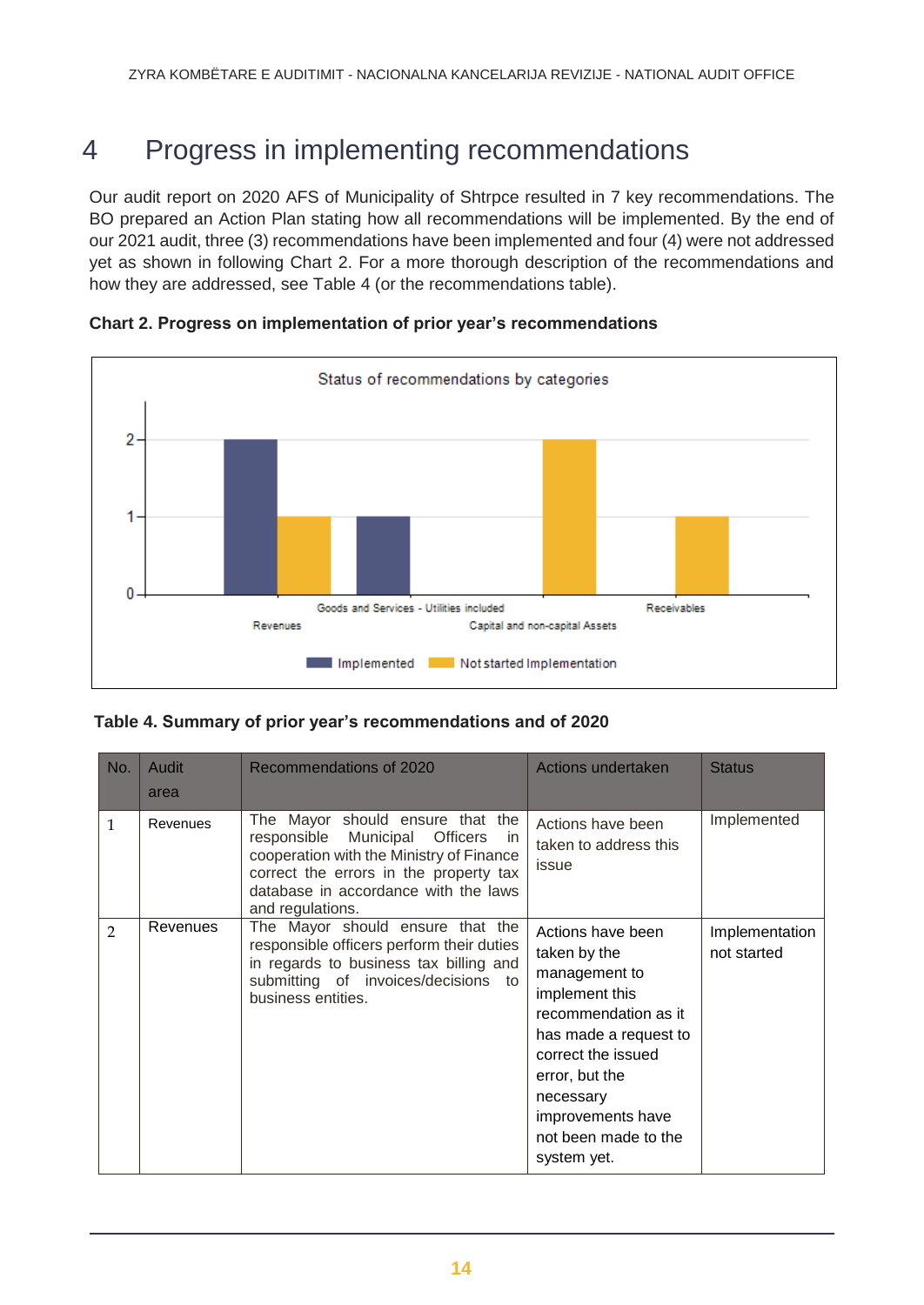| 3              | Revenues                                | The Mayor should ensure that 20% of<br>the properties are verified in order to<br>integrate all possible changes to the<br>database<br>of<br>existing<br>municipal<br>properties. Collection of revenues from<br>this source will directly affect the<br>implementation of projects that have the<br>effect of increasing the quality of<br>services for the citizens of the<br>Municipality.                                                           | Actions have been<br>taken to address this<br>issue                                                                       | Implemented                   |
|----------------|-----------------------------------------|---------------------------------------------------------------------------------------------------------------------------------------------------------------------------------------------------------------------------------------------------------------------------------------------------------------------------------------------------------------------------------------------------------------------------------------------------------|---------------------------------------------------------------------------------------------------------------------------|-------------------------------|
| $\overline{4}$ | Goods and<br>Services,<br>ant Utilities | The Mayor should ensure that all<br>procurement procedures and steps are<br>followed in<br>the<br>engagement<br>of<br>individual<br>contractors<br>for<br>specific<br>services and that staff is engaged<br>based on merit in order to be able to<br>fulfil the required tasks.                                                                                                                                                                         | Actions have been<br>taken to address this<br>issue                                                                       | Implemented                   |
| 5              | Assets                                  | The Mayor should conduct an analysis<br>on the causes of the failure to perform<br>duties defined by decision and demand<br>responsibility by the responsible officers<br>appointed to<br>those<br>commissions<br>accountable for the stocktaking and<br>evaluation of assets. The stocktaking<br>report should be prepared before<br>drafting the AFS for the purpose of<br>comparisons and presentation of the<br>real situation of Municipal assets. | No actions have been<br>taken.                                                                                            | Implementation<br>not started |
| 6              | Assets                                  | The Mayor should ensure that requests<br>on purchasing of equipment<br>and<br>procurement needs planning are well<br>analysed and in compliance<br>with<br>prerequisite establishment for their<br>functioning, always taking into account<br>the value for money. Urgent measures<br>should be taken to establish the<br>prerequisites for the equipment in<br>storerooms and social housing to be put<br>into use as soon as possible.                | The Municipality faces<br>almost the same<br>situation, except for<br>the equipment<br>purchase value whish<br>was lower. | Implementation<br>not started |
| $\overline{7}$ | Accounts<br>Receivables                 | The<br>Mayor<br>should<br>the<br>ensure<br>implementation of laws and regulations<br>for the collection of debts from property<br>and<br>business<br>taxes<br>and<br>taxes<br>strengthen internal control to prevent<br>their continuous increase.                                                                                                                                                                                                      | No actions have been<br>taken.                                                                                            | Implementation<br>not started |

This report is a translation from the Albanian original version. In case of discrepancies, Albanian version shall prevail.

Vlora Spanca: Auditor General

Zukë Zuka: Assistant Auditor General

Lavdim Maxhuni: Head of Audit

Ejup Simnica: Team leader

Milos Petrovic: Team member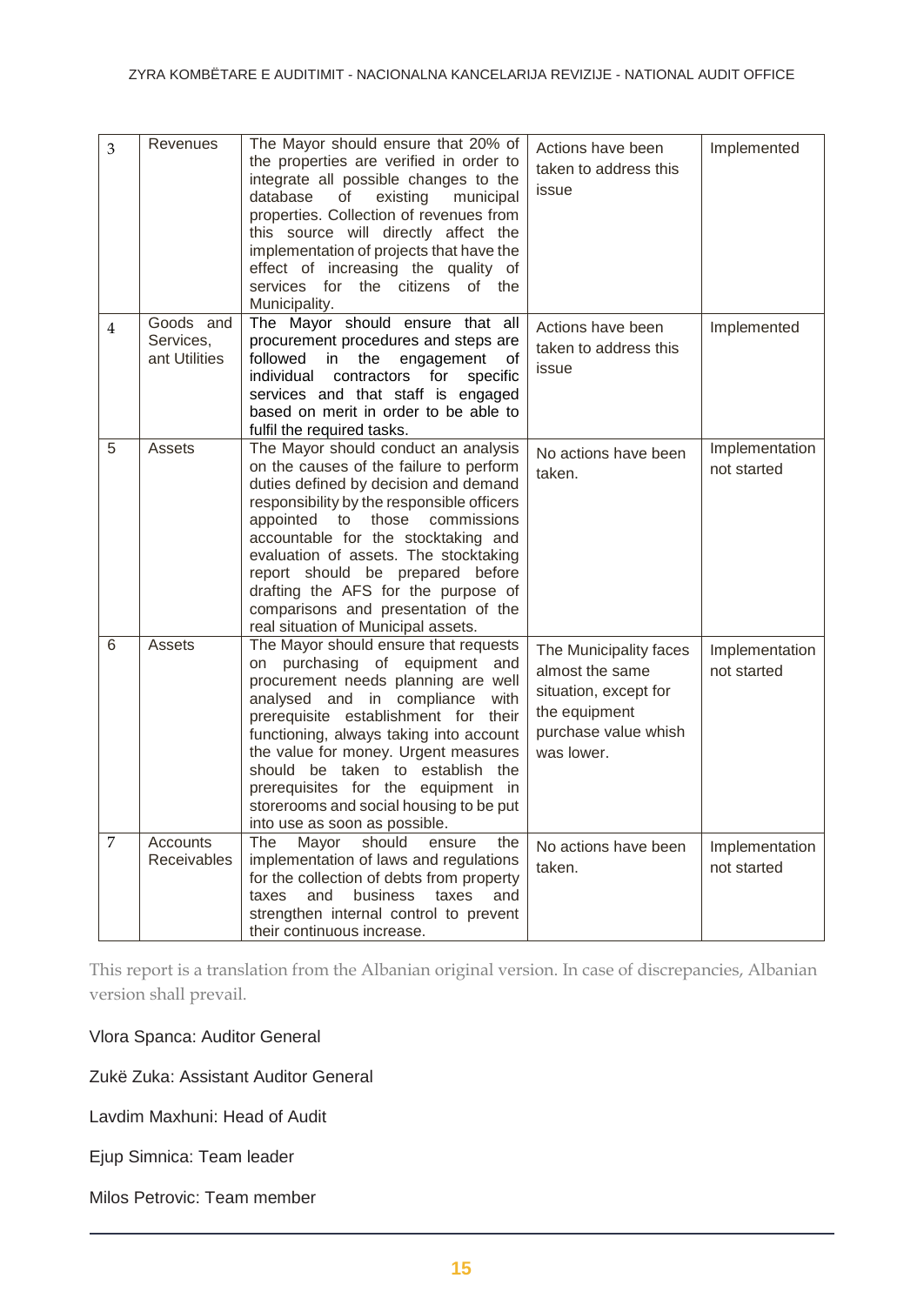# Annex I: Letter of confirmation



#### LETËR E KONFIRMIMIT

Për pajtueshmërinë me gjetjet e Auditorit të Përgjithshëm për vitin 2021 dhe për zbatimin e rekomandimeve

Për: Zyrën e Kombëtare të Auditimit

Të nderuar,

Përmes kësaj shkrese, konfirmoj se:

- · kam pranuar draft raportin e Zyrës Kombëtare të Auditimit për auditimin e Pasqyrave Financiare të Komunës së Shtërpcës, për vitin 2021 (në tekstin e mëtejmë "Raporti");
- · pajtohem/nuk pajtohem/ pajtohem pjesërisht/ me gjetjet dhe rekomandimet dhe nuk kam ndonjë koment për përmbajtjen e Raportit; si dhe
- · brenda 30 ditëve nga pranimi i Raportit final, do t'ju dorëzoj një plan të veprimit për zbatimin e rekomandimeve, i cili do të përfshijë afatet kohore dhe stafin përgjegjës për zhatimin e tyre.

z. Dalibor Jevtić Kryetar I Komunës Shtërpcës,

Data: 20.04.2021, Shtërpcë

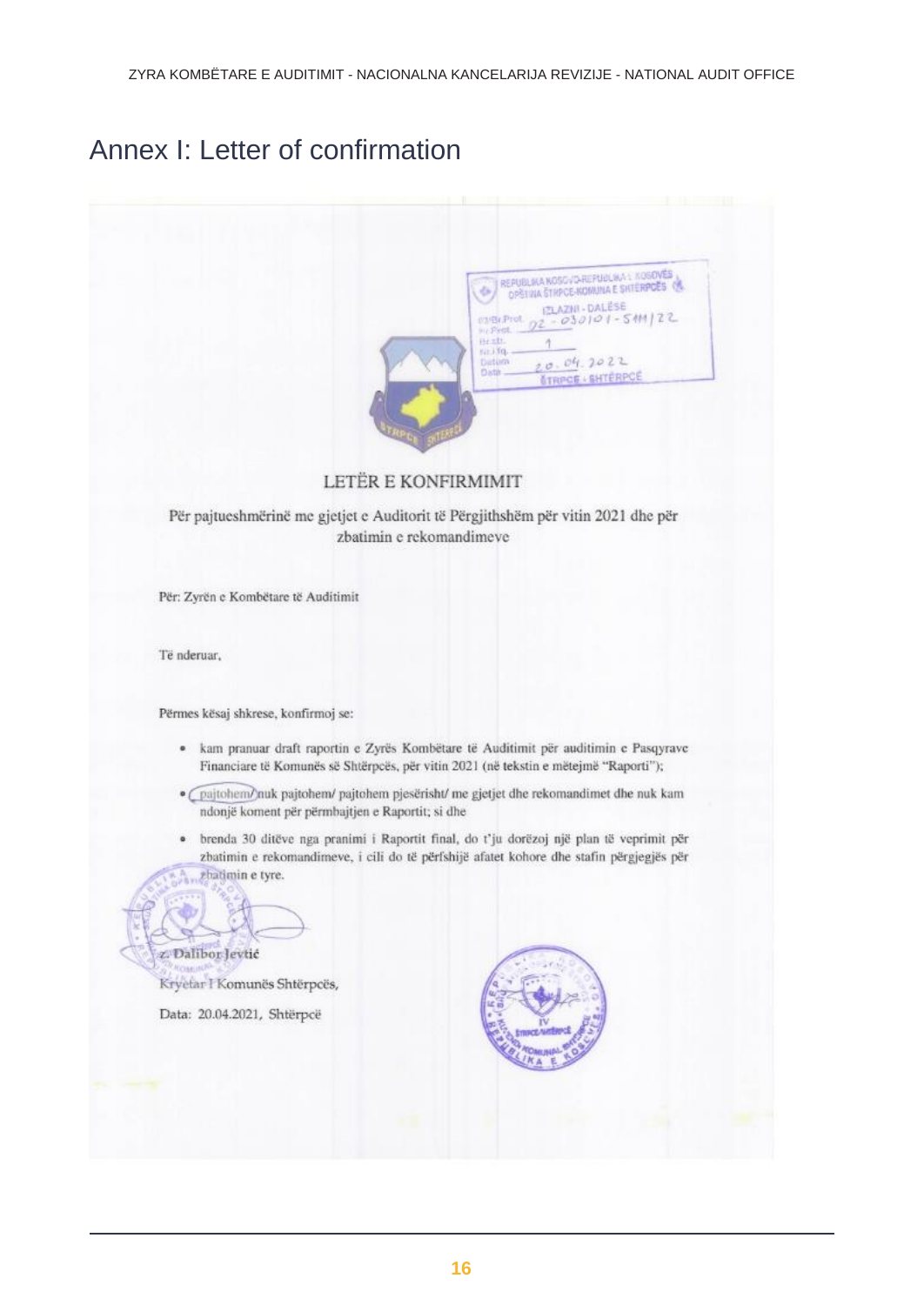# <span id="page-16-0"></span>Annex II: Explanation regarding different types of opinion applied by NAO and other parts of the Auditor's Report

Auditor's Report on the financial statements <sup>5</sup> should contain a clear expression of opinion referring to financial statement, based on conclusions drawn from the evidence obtained during the audit. Where the audit is conducted to assess also conformance with legislation and other regulations the auditors have an additional responsibility to report on compliance with authorities<sup>6</sup>. Such opinion should be separated from the opinion whether financial statements are true and fair, i.e. the opinion may be modified with respect to compliance issue(s) but still be unmodified in reference to credibility of the financial statements (or vice versa).

For the purpose of concluding whether an opinion on the financial statements is modified or unmodified an auditor should assure himself/herself whether audit results include or not (a) detected material or pervasive misstatement(s) or potential one(s) presumed in the event of a limitation of scope.

A misstatement is a difference between the reported amount, classification, presentation, or disclosure of a financial statement item and the amount, classification, presentation, or disclosure that is required for the item to be in accordance with the applicable financial reporting framework. Misstatements can arise from error or fraud.

### **(Extract from ISSAI 200)**

#### *Forms of opinion*

 $\overline{a}$ 

## **Unmodified opinion**

It is formulated when no misstatements or non-compliance were detected or misstatements and/or non-compliance were detected, a single one or aggregate, that do(es) not equal or exceed the level of materiality for the financial statements as a whole or (a) misstatement(s) and/or non-compliance detected within a certain class of transactions do(es) not equal or exceed the level of lower materiality established for this class of transactions. It is also formulated if there is no limitation of scope or a limitation of scope may not lead to omission of (a) material misstatement(s) and/or noncompliance).

Limitation of scope occurs when an auditor is unable to obtain sufficient appropriate audit evidence to conclude that the financial statements as a whole are free from material misstatement.

The auditor should express **an unmodified opinion if** it is concluded that the financial statements are prepared, in all material respects, in accordance with the applicable financial framework.

#### Modifications to the opinion in the auditor's report

The auditor should modify the opinion in the auditor's report if it is concluded that, based on the audit evidence obtained, the financial statements as a whole are not free from material misstatement

<sup>5</sup> Financial statements in the public sector include also the statement(s) of budget execution

 $6$  Compliance with authorities: compliance with laws, rules, regulations, standards, or good practices.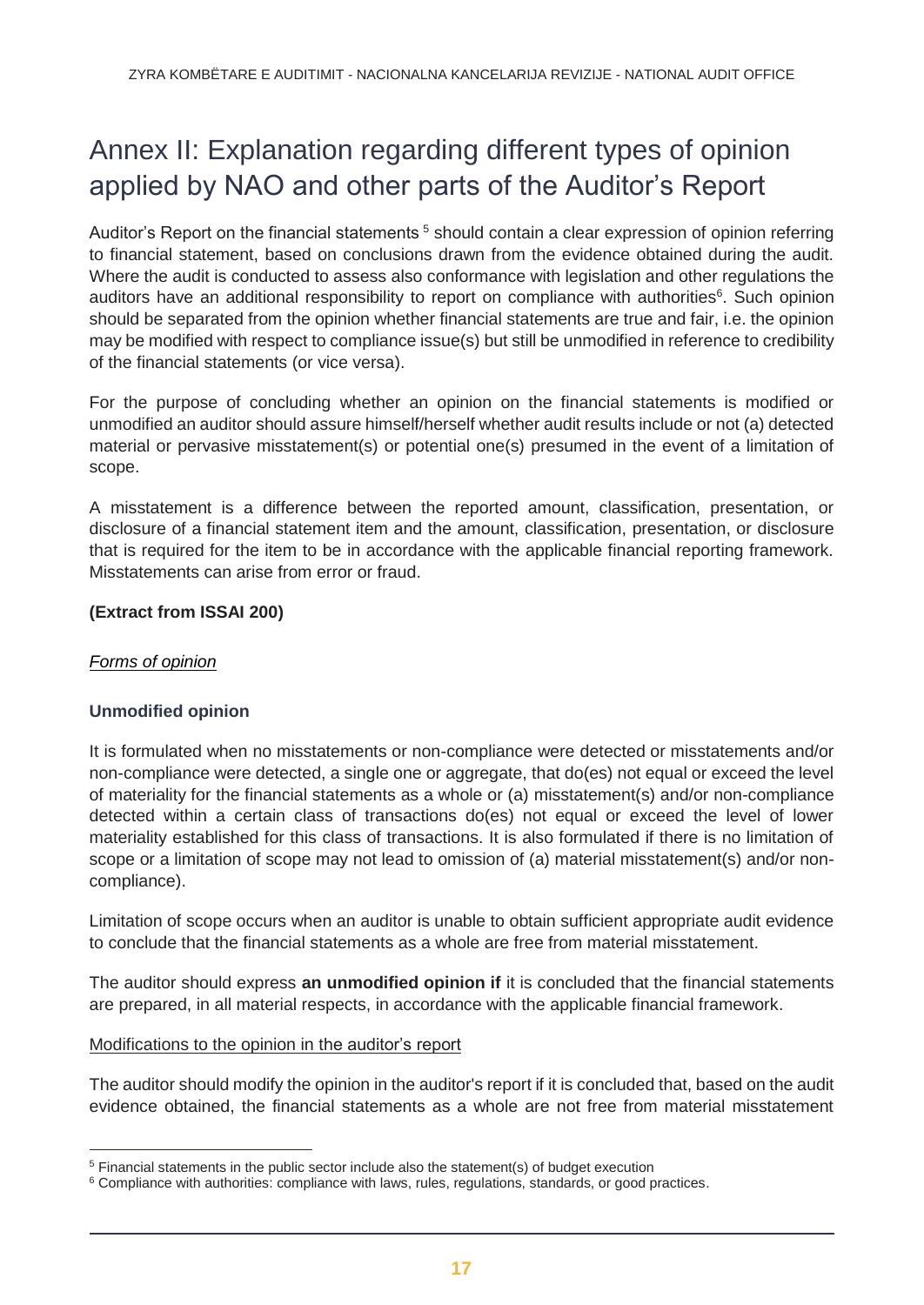and/or non-compliance, or is unable to obtain sufficient appropriate audit evidence to conclude that the financial statements as a whole are free from material misstatement and/or non-compliance, the auditor should modify the opinion in the auditor's report. A modified opinion may be:

- Modified (qualified)
- Adverse, or
- **Disclaimer**

#### **Qualified opinion**

It is formulated when misstatement and/or non-compliance were detected, a single one or aggregate, that equals or exceeds the level of materiality for the financial statements as a whole or (a) misstatement(s) and/or non-compliance detected within a certain class of transactions equals or exceeds the level of lower materiality established for this class of transactions. It is also formulated if there is a limitation of scope that may not lead to omission of (a) material misstatement(s).

#### **Adverse opinion**

It is formulated when misstatement and/or non-compliance were detected, a single one or aggregate, that pervasively exceeds the level of materiality for the financial statements as a whole or (a) misstatement(s) and/or non-compliance detected within a certain class of transactions pervasively exceeds the level of lower materiality established for this class of transactions.

"Pervasive is a term used, in the context of misstatements and/or non-compliance, to describe the effects of misstatements and/or non-compliance on the financial statements or the possible effects on the financial statements of misstatements and/or non-compliance, if any, that are undetected due to an inability to obtain sufficient appropriate audit evidence. Pervasive effects on the financial statements are those that, in the auditor's judgment:

- a) Are not confined to specific elements, accounts or items of the financial statements
- b) If so confined, represent or could represent a substantial proportion of the financial statements; or
- c) In relation to disclosures, are fundamental to users' understanding of the financial statements.

#### **Disclaimer of opinion**

It is formulated when limitation of scope, i.e. inability to obtain sufficient appropriate audit evidence, is material and pervasive.

#### *Emphasis of Matter paragraphs and Other Matters paragraphs in the auditor's report*

If the auditor considers it necessary to draw users' attention to a matter presented or disclosed in the financial statements that is of such importance that it is fundamental to their understanding of the financial statements, but there is sufficient appropriate evidence that the matter is not materially misstated in the financial statements, the auditor should include an Emphasis of Matter paragraph in the auditor's report. Emphasis of Matter paragraphs should only refer to information presented or disclosed in the financial statements.

An Emphasis of Matter paragraph should: